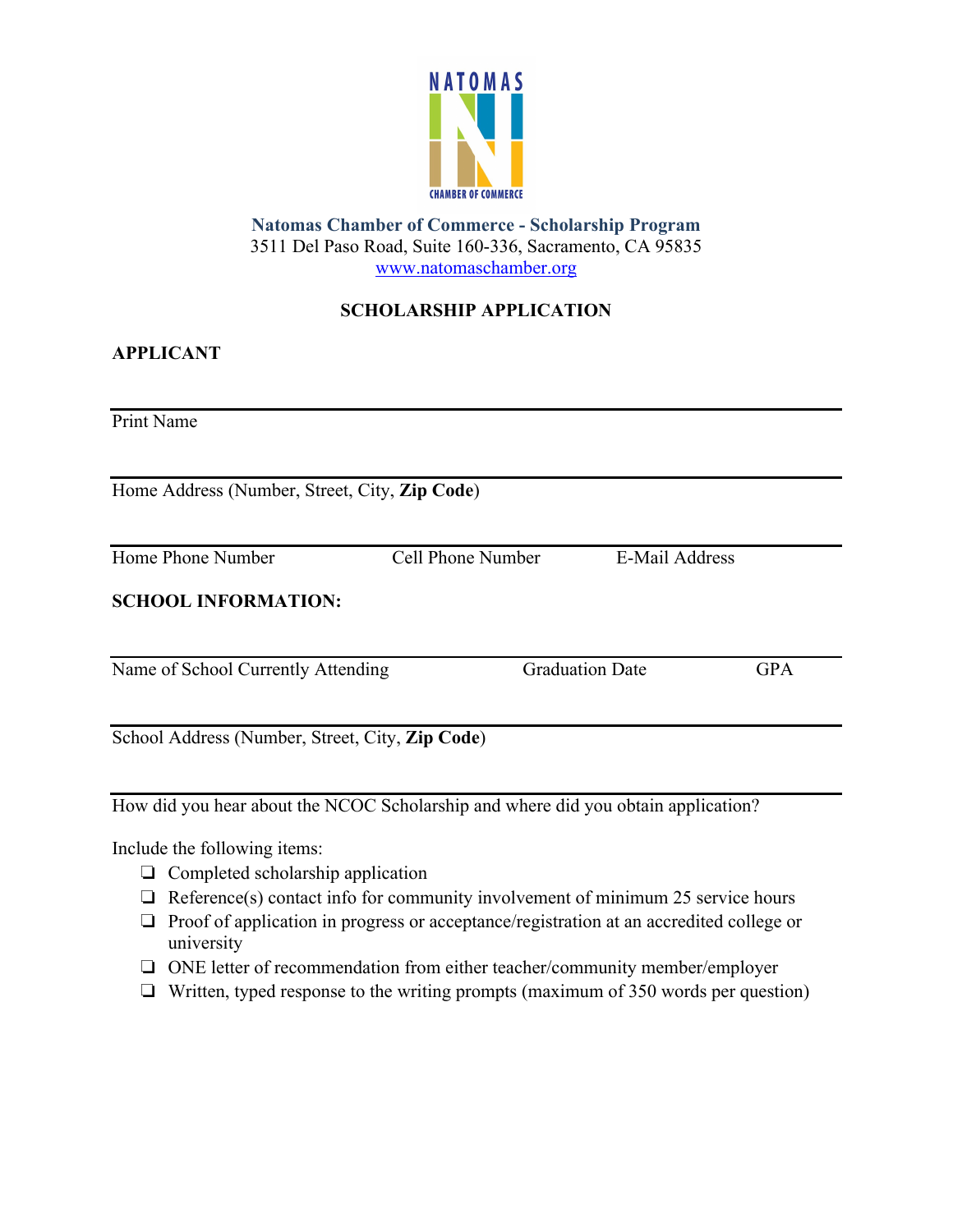

**Natomas Chamber of Commerce - Scholarship Program** 3511 Del Paso Road, Suite 160-336, Sacramento, CA 95835 www.natomaschamber.org

### Writing prompts:

1. What are your plans after graduating high school? (Please include what your short and long-term goals are such as educational plans such as major/industry you wish to pursue, job and career goals, military pursuit, and anything else you feel is important to mention about your next steps.)

Select one from the following three options to support your answers:

- a. Why are you interested in pursuing the major you have selected for further study? Why does this field or industry interest you? Please explain.
- b. What does an entrepreneur mean to you? How do you see entrepreneurship evolving in the future? Is this something that interests you? Please explain.
- c. Why have you chosen this path after high school? What do you hope to accomplish? Please explain.
- 2. What community involvement/volunteer work have you done coinciding with your academic journey thus far? (Please provide a brief description of your volunteer work and expand on what inspires or motivates you towards being involved in the community)
- 3. What are some of the things you are proud of in regard to your community? Include what you may want to change, improve or add to your community.
- 4. What accomplishment are you most proud of?

**Complete scholarship application must be RECEIVED by Natomas Chamber of Commerce no later than Sunday, May 15, 2022. Please email your scholarship packet <u>electronically</u>** to: scholarships@natomaschamber.org. Winners will be announced via your **school's designated awards event and/or process and chamber's social media. The chamber will reach out to winners to arrange check delivery.**

By digitally signing below and submitting, the Applicant agrees that:

- Acknowledges they are from one of the eligible high schools/zip codes:
	- Inderkum H.S.
	- Natomas H.S.
	- Natomas Charter
	- Discovery H.S.
	- NP3 H.S.
	- Grant H.S.